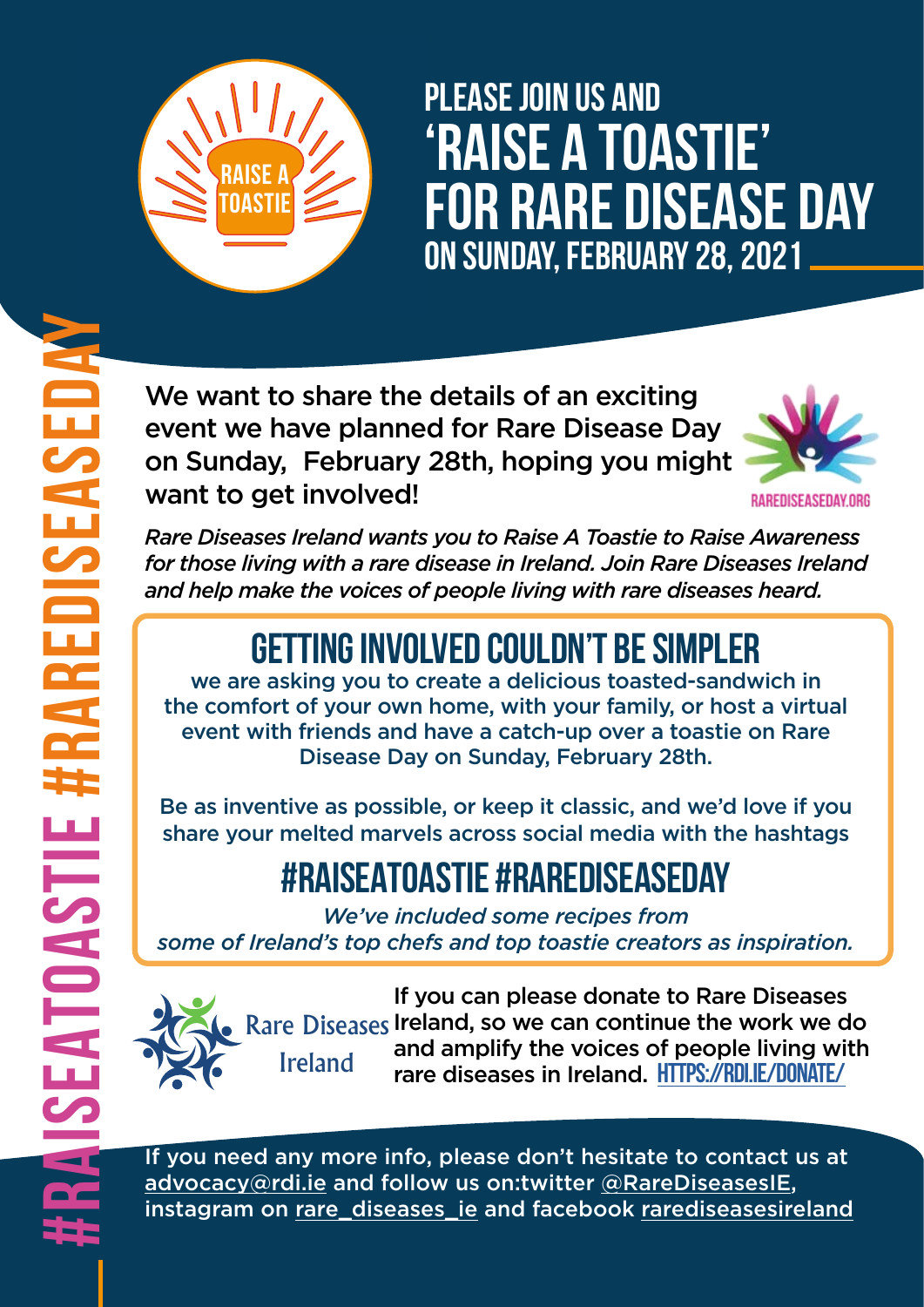

### **•Paul Flynn's favourite grilled cheese toastie**

Award-winning chef, TV broadcaster, columnist, and owner of the Tannery restaurant Paul Flynn has shared his recipe for his favourite cheese toastie.

#### *Serves 2*

*Four slices of good wheaten bread (for a depth of flavour) A good spreading of soft butter Two generous smears of English mustard 250g mature cheddar cheese, grated A few slices of tinned peach A few drops of smoked chipotle sauce (optional)* 



#### Melt Down Dublin's

### **•HEY PRESTO**

Cheese toastie experts Melt Down Dublin share their infamous Hey Presto recipe which they serve up from their cafe on Leeson st and Montague Lane in Dublin.



*Serves 2*

*4 slices of sourdough bread white or brown whichever you prefer. 1 large grilled chicken breast sliced thinly or sliced cooked chicken 3 tsp green pesto 6 slices red onion 6 slices tomato 70g mature white cheddar, grated Mayo (garlic if you can)*

In a bowl, coat the cooked chicken with green pesto. Oil the outside of your bread before you place it on the pan. Place mayo on both sides of the bread, keep your pan or your grill at the correct temp, medium to start, then a little higher to get the inside of your toastie nice and oozy with cheese.

Place mayo/oil side down first, place the chicken pesto on top, smear the mature cheddar over the bread, followed by red onion and tomato. Finish with the second slice of bread, and turn up the heat. Cook until golden brown then flip, the centre should be hot, and the cheese should be just about leaking out the sides.

This is all about the method. I assemble the sandwich in a non-stick frying pan; there's less mess. A grilled cheese sandwich is all about gooey generosity so don't stint on the cheese. A little tip, grate your cheese as the pre-grated has a light wax coating that stops it from getting gooey. Some- times I even add some easi-singles for extra gooeyness. You will have to do these in two batches. Have everything ready before you start and remember we are buttering the outside, not the inside of the bread.

Butter the bread generously then put a non-stick pan over a low heat buttered side down. Put the buttered side of the bread in the pan then smear the mustard on top followed by some of the cheese, the peaches, more cheese then a few drops of smoked chipotle sauce.

Put the other slice of bread on the top buttered side out. Cook for three or so minutes until golden and crunchy, turn over and cook on the other side for two more minutes.

Cut and serve immediately then repeat for the other sandwich. To pimp it up and make it extra special, put some crushed avocado on top and drape a slice of parma ham over the top. Then you have yourself a fancy brunch.